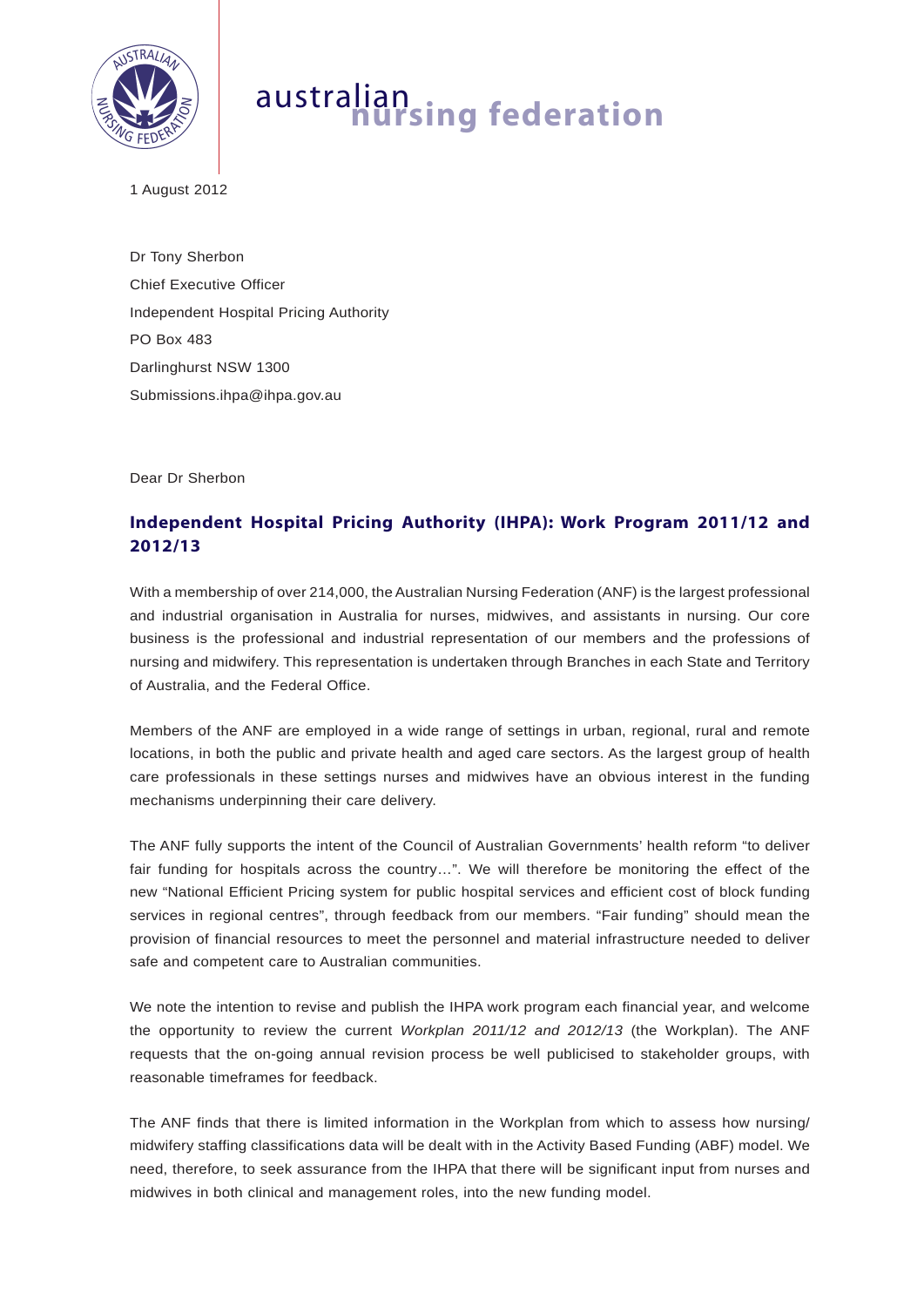Evaluation of the ABF model will be critical to allow for review and revision to remain relevant to models of care and staffing patterns. This is especially pertinent given changes to staff allocation patterns within jurisdictions (such as the introduction of staff:patient ratios in NSW) which better reflect complexity of care needs and provision of skills mix for safe, competent patient care. This issue relates to Program Objective 4: Classification system development and revision (pg 8) which refers to periodic updating of classifications to remain clinically relevant. The ANF contends it is imperative the data also remains workforce relevant: including consideration of prevailing obligations under jurisdictional industrial instruments, and evidence base from international and national research for skills mix and staffing patterns.

Another issue in relation to the staffing patterns is the reference to the IHPA (pg 11) under Program Objective 6a "conducting robust analysis of historical public and private hospitals cost data which will be utilised in the Pricing Model to determine the National Efficient Price (NEP). Our concern here is that historical based funding does not allow for changes to staffing models and resultant cost changes (this is particularly applicable to NSW where the staff:patient ratio model is only just being introduced for the nursing and midwifery professions). While historical based funding can inform the NEP there clearly must be consideration of more recent innovation to facilitate costing of contemporary evidence based practice.

An additional comment on the use of retrospective data is that it will not provide a comprehensive data set which incorporates all the sets of patients requiring health services in the public hospital sector. For example, it is the ANFs understanding that costing and funding for Hospital in the Home (HITH) will not have been included in retrospective data collections for public hospitals. Likewise there is a concern that where historical data is based on casemix funding, that this does not include a number of variables such as emergency department visits and outpatient services.

The ANF is supportive of the proposed "detailed costing study on Indigenous patients" (pg 12, 6 f) to ensure funding better reflects the specific physical and mental health care needs of our first nations people. Similarly we support the inclusion in the plan of "resolution of cross boarder health costs disputes and cost shifting" (pg 13, 8). Early development of resolution processes will minimise the compromising of care for patients caught in the 'cross fire' and for nurses, midwives and other health professionals involved, so that seamless care delivery can expedite improved health outcomes.

Program Objective 10 (pg 13/14) outlines the development of advisory committees. This is the first mention in the Workplan of a formal process for consultation with non-government stakeholders. While this development is clearly welcomed by the ANF there are no dates assigned for the establishment of such advisory committees. We therefore request more detailed information on these groups, particularly the Stakeholder Advisory Committee, as we will want to participate in this group.

In relation to Program Objective 11 (pg 14) on ABF research, the ANF considers that this needs to include 'models of care'. That is, the ABF must allow for differing models of care across the country and not try to impose any one particular care modality. Innovation and flexibility to meet community care needs must be fostered and enabled through the ABF mechanism. Another area for consideration under ABF is the funding and supply of medicines, which contribute a significant component to the hospital budget.